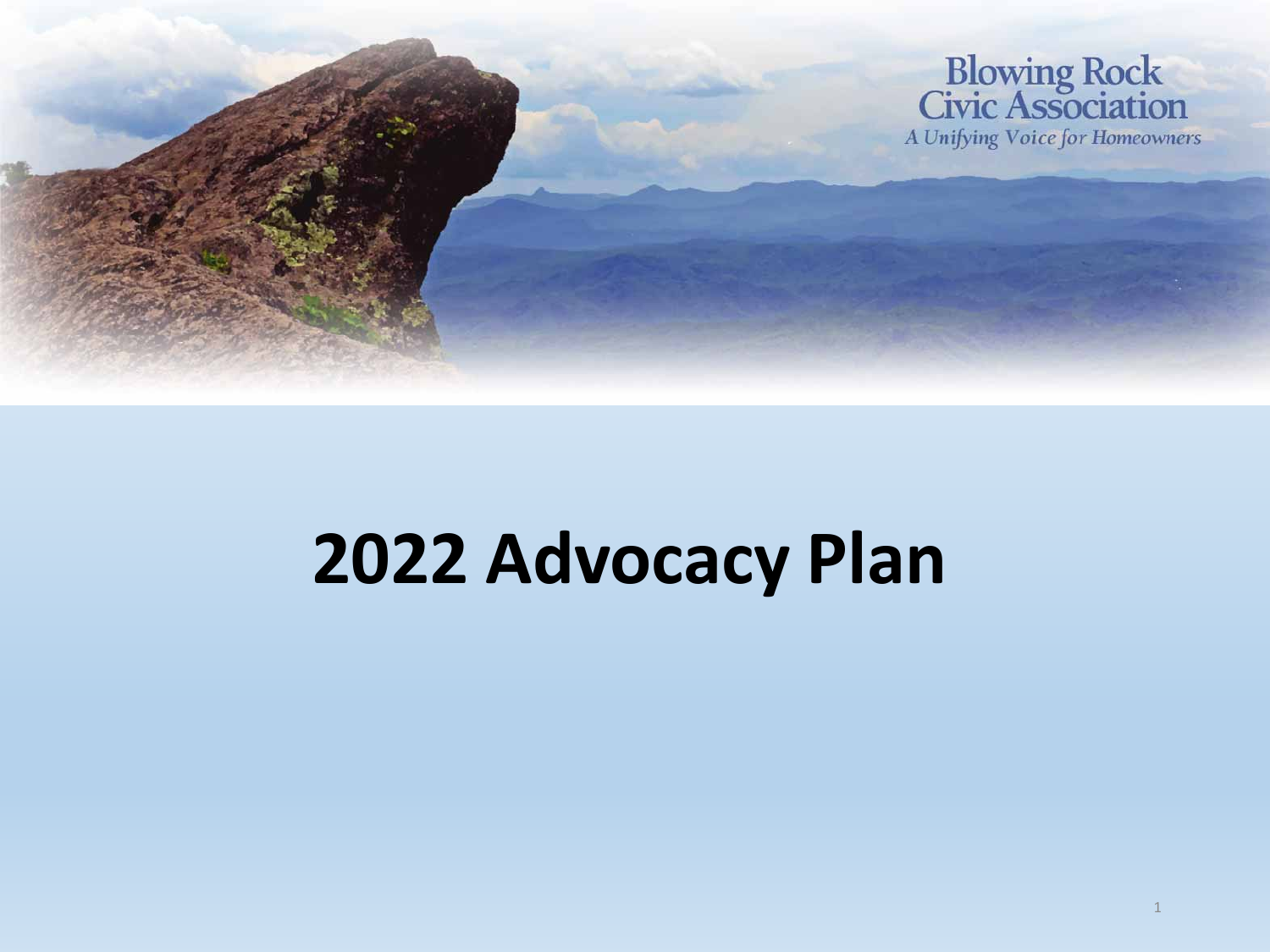# **PURPOSE**

**Vision –** Blowing Rock Civic Association is strong voice for the homeowners of Blowing Rock to promote, preserve, inform, engage and unite our community.

**Mission** – Blowing Rock Civic Association is dedicated to promoting and improving the quality of life in Blowing Rock by evaluating civic issues, educating and engaging residents on key issues, working with the local government and business community and encouraging citizens to be involved and vote.

**Community Roadmap –** The purpose of this document is to communicate our strategic priorities, goals, desired results and action steps.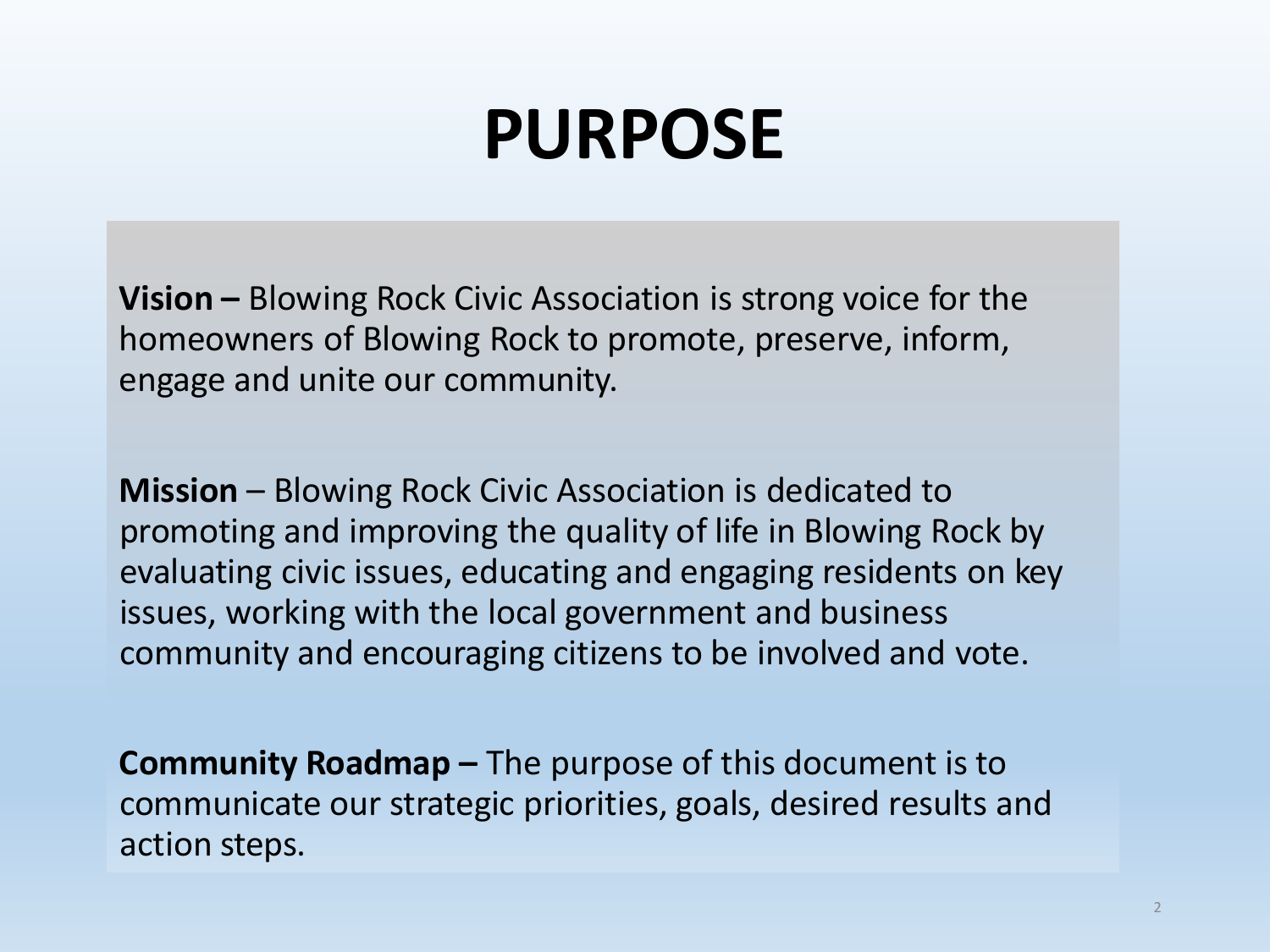# **2014 COMPREHSIVE PLAN SHARED VISION**

**The shared vision for the future of Town of Blowing Rock is one of a vibrant mountain resort community that welcomes all with its charming authenticity and unique sense of place**. As the premier destination for visitors to North Carolina's High Country, Blowing Rock will provide abundant opportunities for outdoor recreation, shopping, dining, lodging and entertainment in a memorable setting that cannot be replicated elsewhere. With a focus on maintaining its rustic **authenticity**, the community will continue to exemplify the western North Carolina vernacular though its architecture, its culture and by preserving and protecting the natural beauty of the mountain landscape. As a full service community, residents and visitors will continue to enjoy high-quality services and amenities that make the Town a desirable place to live or visit year-round. **Moving toward this vision, the community will embrace change while remaining vigilant to ensure that the Town's unique character and quality of life is not compromised.**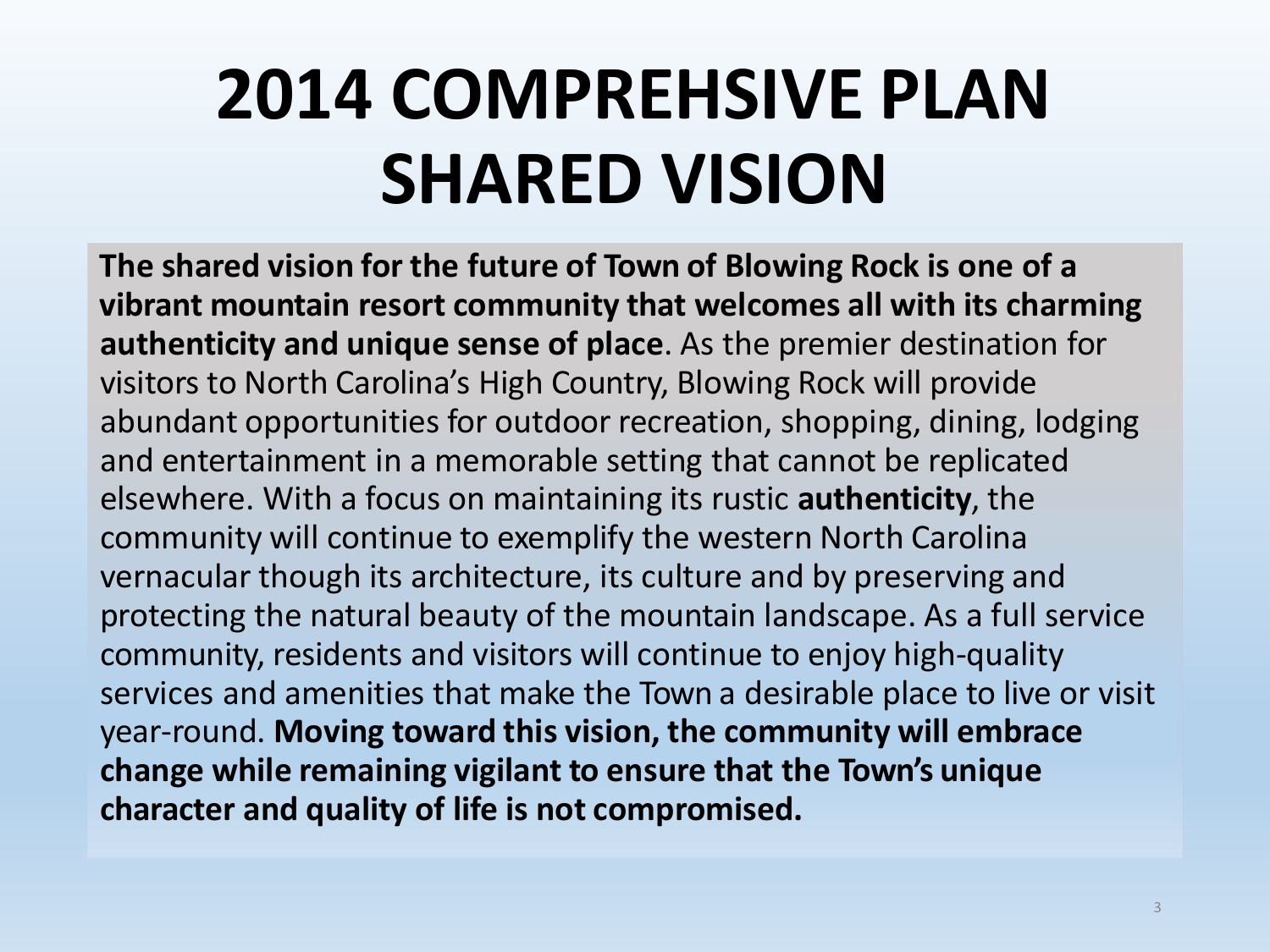# **PRINCIPLES & PRIORITIES**

## **Driving Principles**

- 1. Homeowners are the cornerstone of the economy 1. Homeowners are the cornerstone of the economy
- 2. Homeowners fund most of the Town budgets 2. Homeowners fund most of the Town budgets
- 3. Homeowners desire to retain our historic village 3. Homeowners desire to retain our historic village
- 4. Homeowners should have a strong voice 4. Homeowners should have a strong voice

## **Key Strategic Priorities**

- **Key Strategic Priorities** 1. Promote our Vibrant Village
	- 2. Promote our Residential Economy
	- 3. Promote our Neighborhoods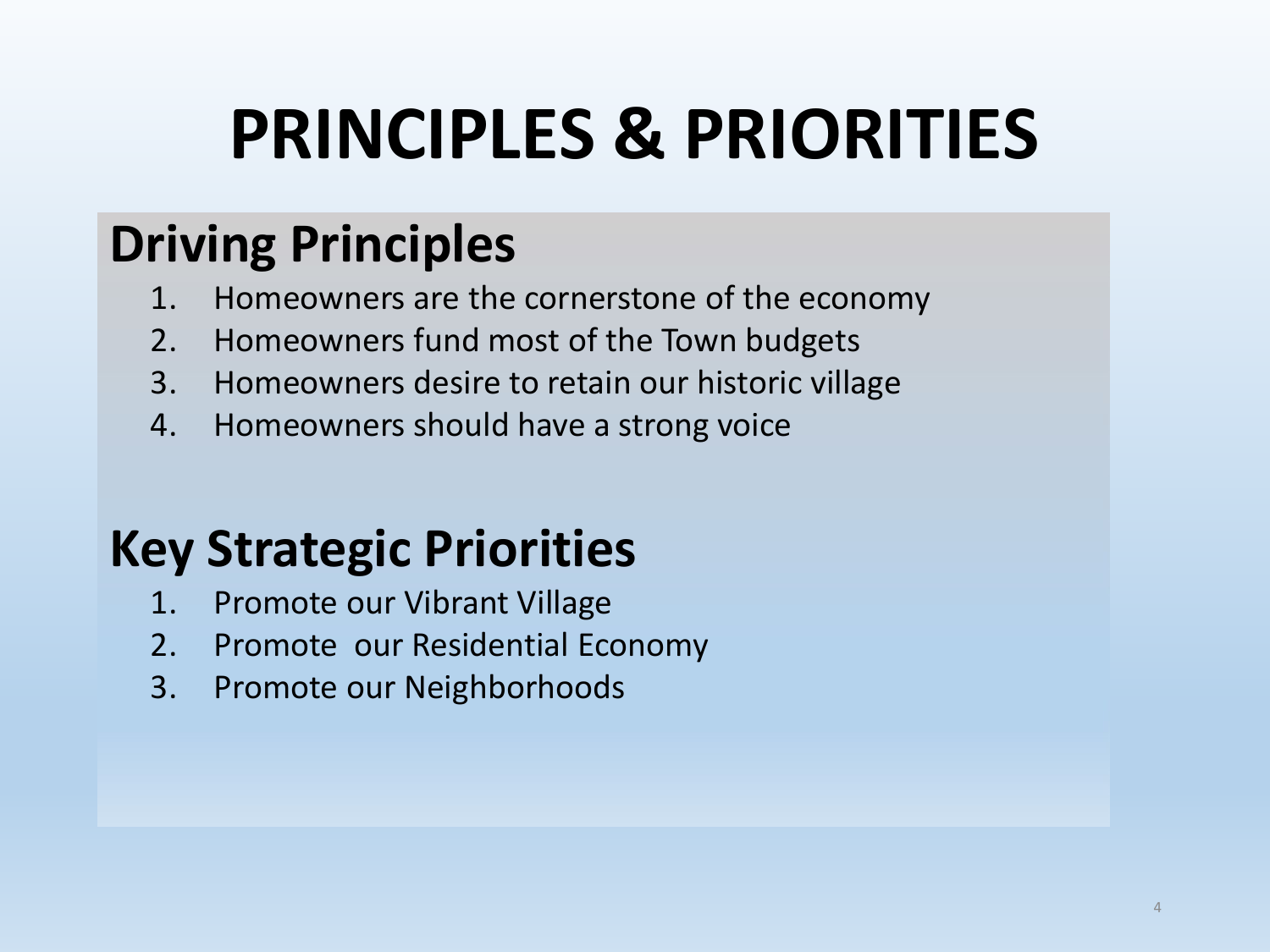# **STRUCTURE OF PLAN**

**STRATEGIC PRIORITY** *Goals* **Desired Result Action Steps Tactics**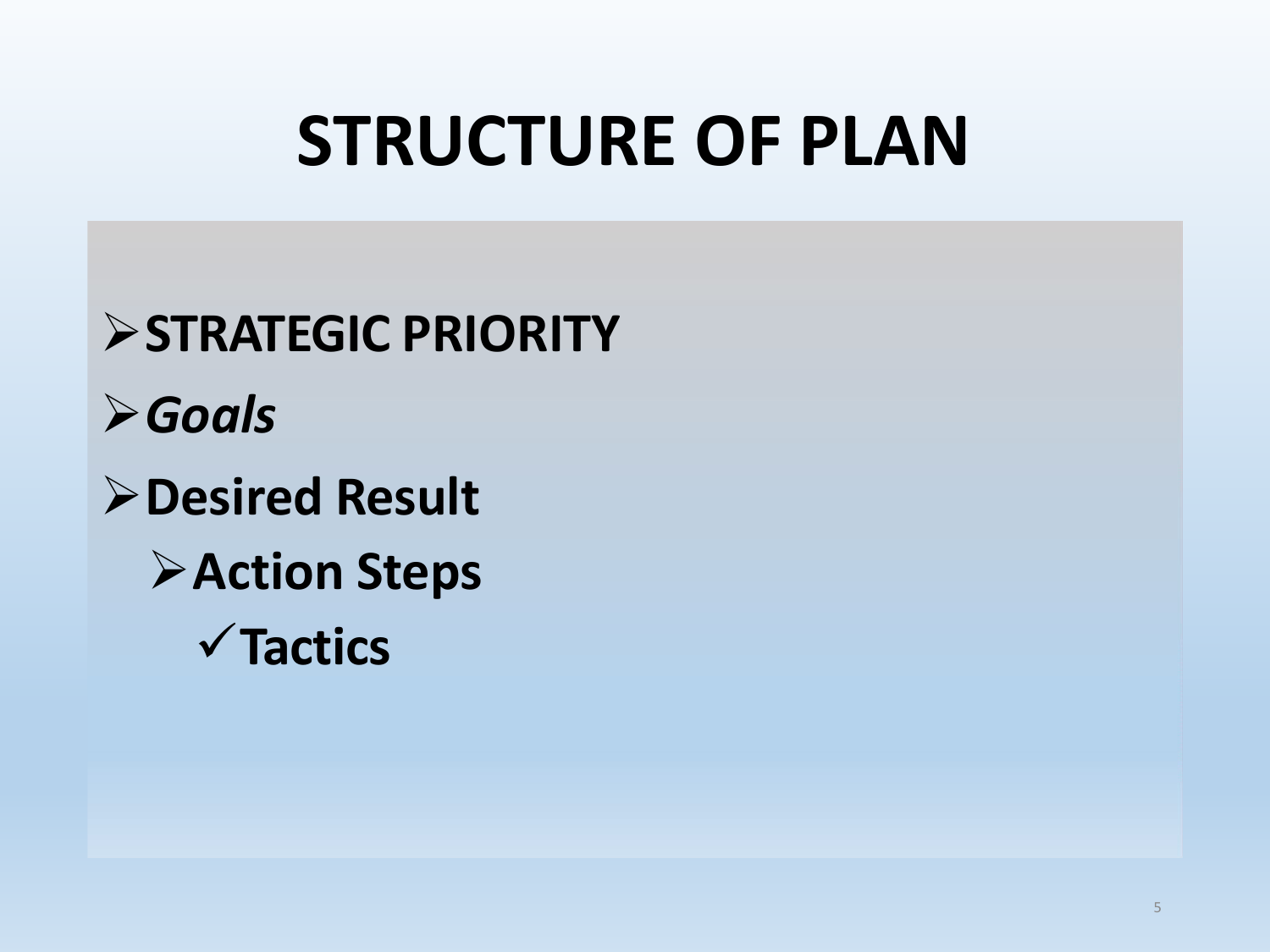*Goal - Maintain the authentic look and feel of our historic mountain village*

**Desired Result – Historic Mountain Village with Compatible Redevelopment by updating the Land Use Code for Downtown Districts**

### **Action Steps – Town Council, Planning Board & Community**

Update the Land Use Code to retain village atmosphere and encourage compatible re-development compatible with the 2014 Comprehensive Plan

 $\triangleright$  Focus

- *Eliminate Conditional Use Permit*
- $\checkmark$  Build community vision for re-development of "Downtown"
- *Preserve West Main Street*
- $\checkmark$  Consider using the skills of an professional planner to guide the process
- $\checkmark$  Tailor recommendations for the unique sub-districts West Main, East Main, Sunset Drive, Central Business east of Main Street to Valley Boulevard and North Main Street from 221 to Valley Boulevard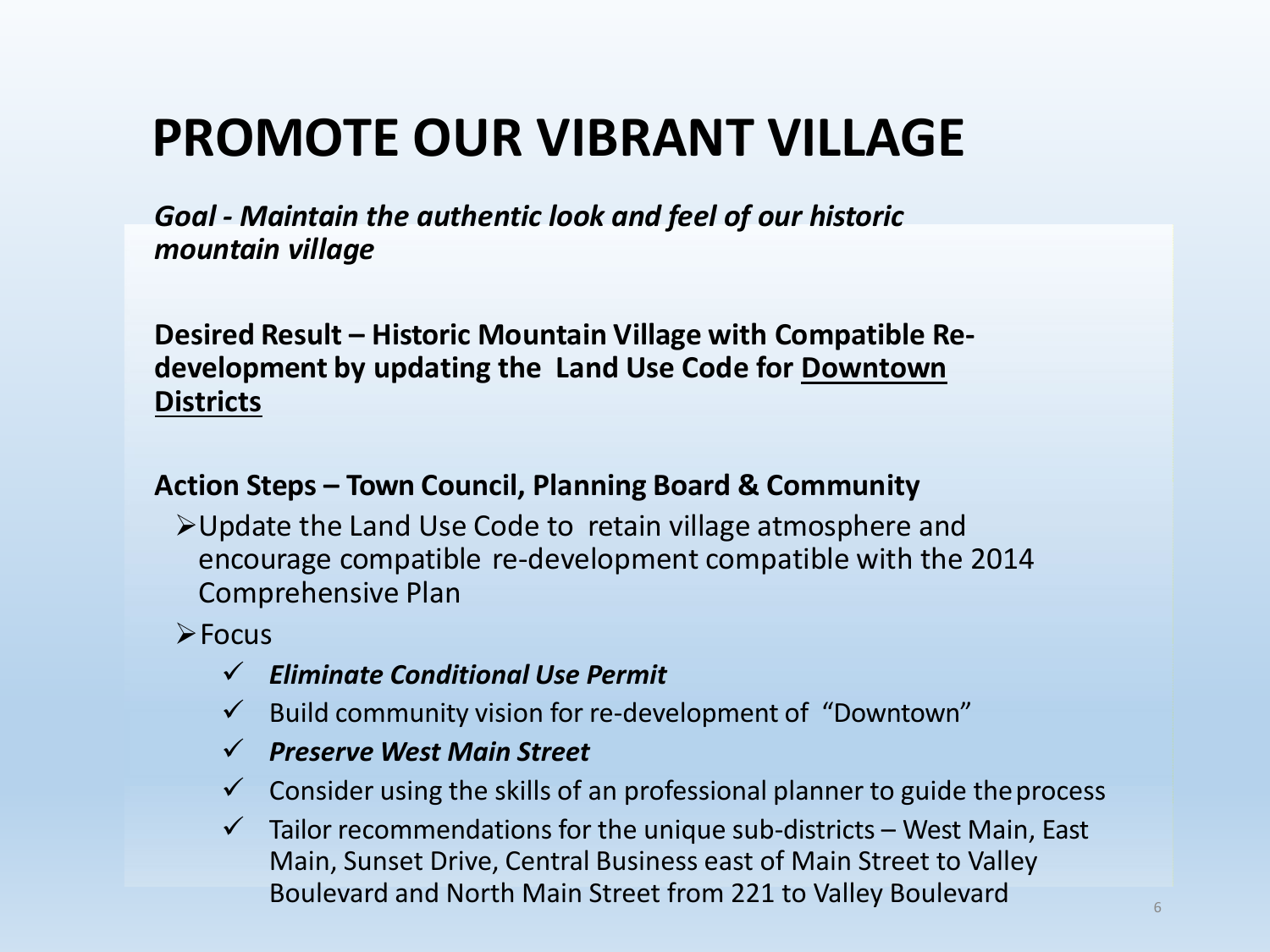*Goal - Maintain the authentic look and feel of our historic mountain village*

**Desired Result – Historic Mountain Village with Compatible Redevelopment by updating the Land Use Code for West Main Street**

### **Action Steps – Town Council, Planning Board & Community**

- $\triangleright$  Update the Land Use Code to retain village atmosphere and encourage re-development compatible with the 2014 Comprehensive Plan
	- $\triangleright$  Focus
		- **West Main is "Ground Zero"**
		- Preservation of older structures, **retain setbacks, maximize greenspace and retain trees**
		- $\checkmark$  Special Zoning Permit approval process
		- $\checkmark$  Parking & Traffic Management Plan to include paid parking on Main Street and remote parking with shuttles
		- $\checkmark$  Codification of the "Creditable Parking" rule.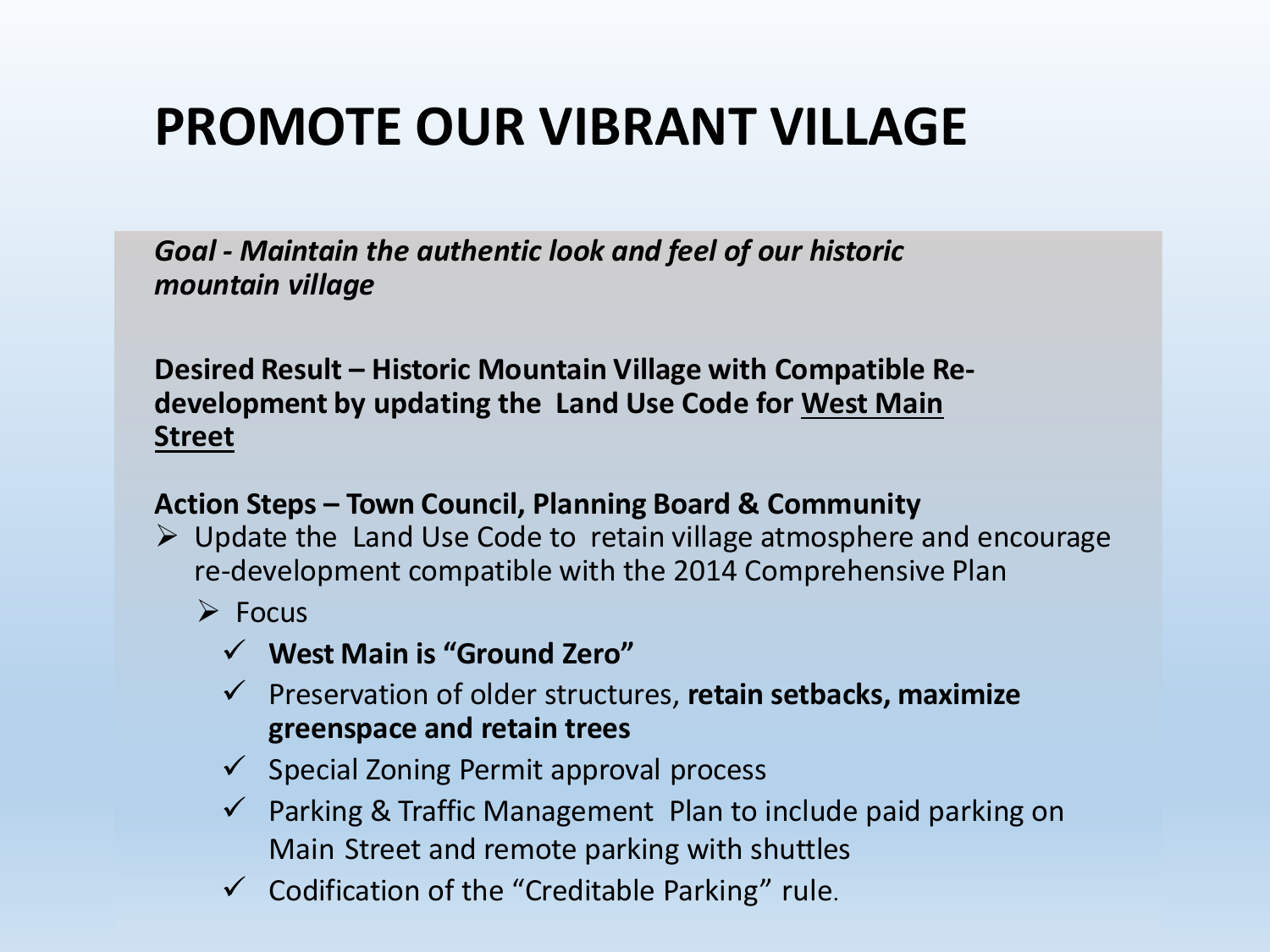*Goal - Maintain the authentic look and feel of our historic mountain village*

**Desired Result – Historical Mountain Village with Compatible Redevelopment by updating the Land Use Code for Business District east of Main Street** 

### **Action Steps – Town Council, Planning Board & Community**

 $\triangleright$  Update Land Use Code to retain village atmosphere and encourage re-development compatible with the 2014 Comprehensive Plan

 $\triangleright$  Focus

- $\checkmark$  Best area for more flexible height and set back rules
- $\checkmark$  Profitable re-development
- $\checkmark$  Larger tracks available
- $\checkmark$  Multi-use, hotel, condo and apartment sites
- $\checkmark$  Architectural standards to compliment village
- $\checkmark$  Special transition rules for projects next to neighborhoods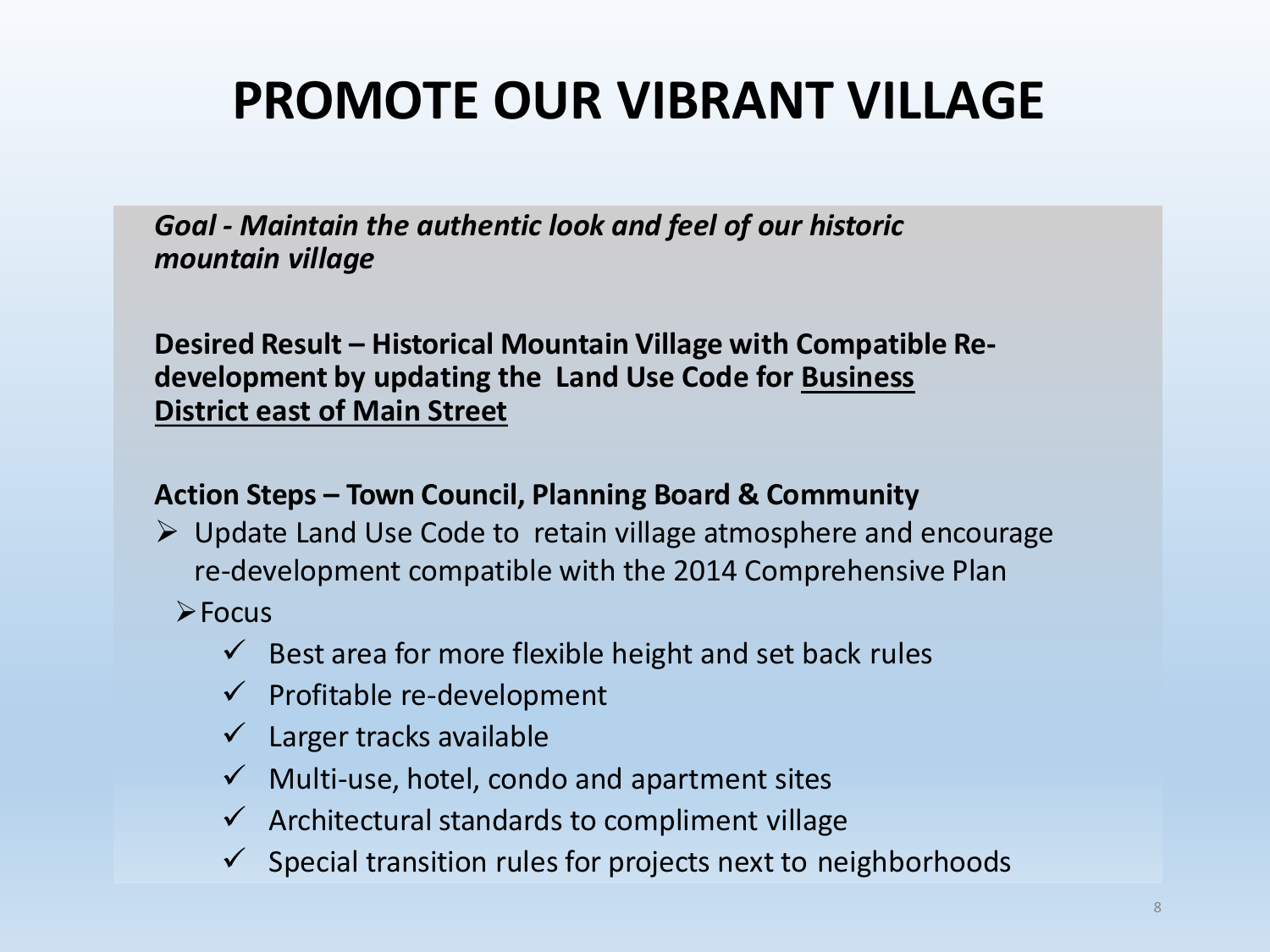*Goal - Maintain the authentic look and feel of our historic mountain village*

**Desired Result – Develop Valley Boulevard as our "Front Door" that complements and feeds our Historical Downtown Mountain Village by updating the Land Use Code for Valley Boulevard**

#### **Action Steps – Town Council, Planning Board & Community**

- Implement the two remaining recommendations from the **Valley Boulevard Benchmark Report and develop a plan for Remote Parking**
- $\triangleright$  Focus
	- *Town Council address water quality management by approving Overlay District for West Valley Blvd*
	- *Town Council to approve Pedestrian access to Downtown from Middle Fork Greenway Trail to proposed Middle Fork Walking Trail from Main to Sunset*
	- *Town Council with community input to develop a plan to build remote parking on Valley Boulevard with proper pedestrian access and shuttle service to Downtown*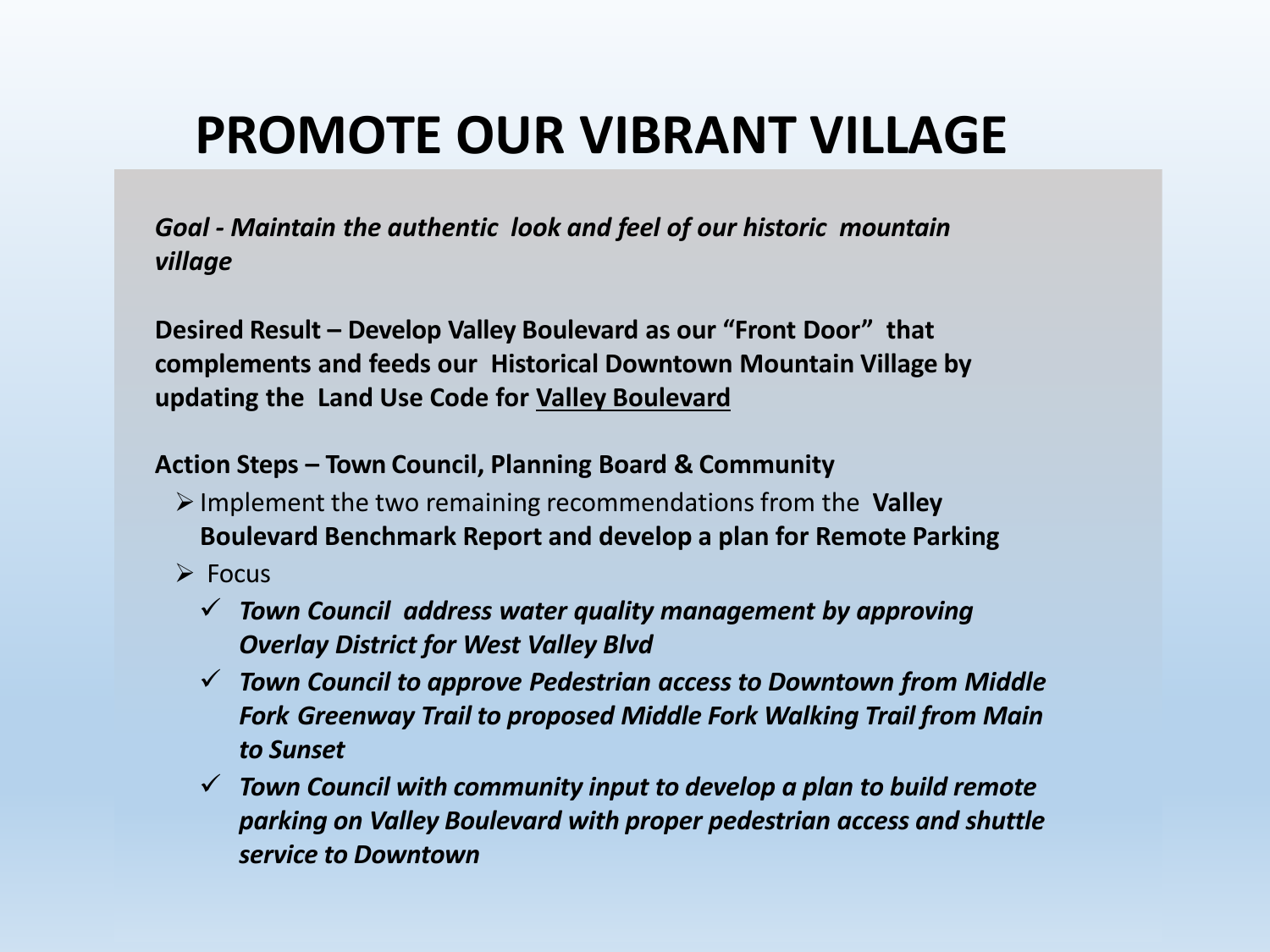*Goal – PROMOTE the health and safety of our residents and tourists*

**Desired Result – 24/7 transport ambulance service based in Fire House #1** 

**Action Steps – Town Council, Planning Board & Community**

- Town Manager and Town Council to **negotiate** with County Manager and County Commissioners to solve the problem
	- $\triangleright$  Consider subsidy with phase out
	- Funding to include Blowing Rock Fire District and County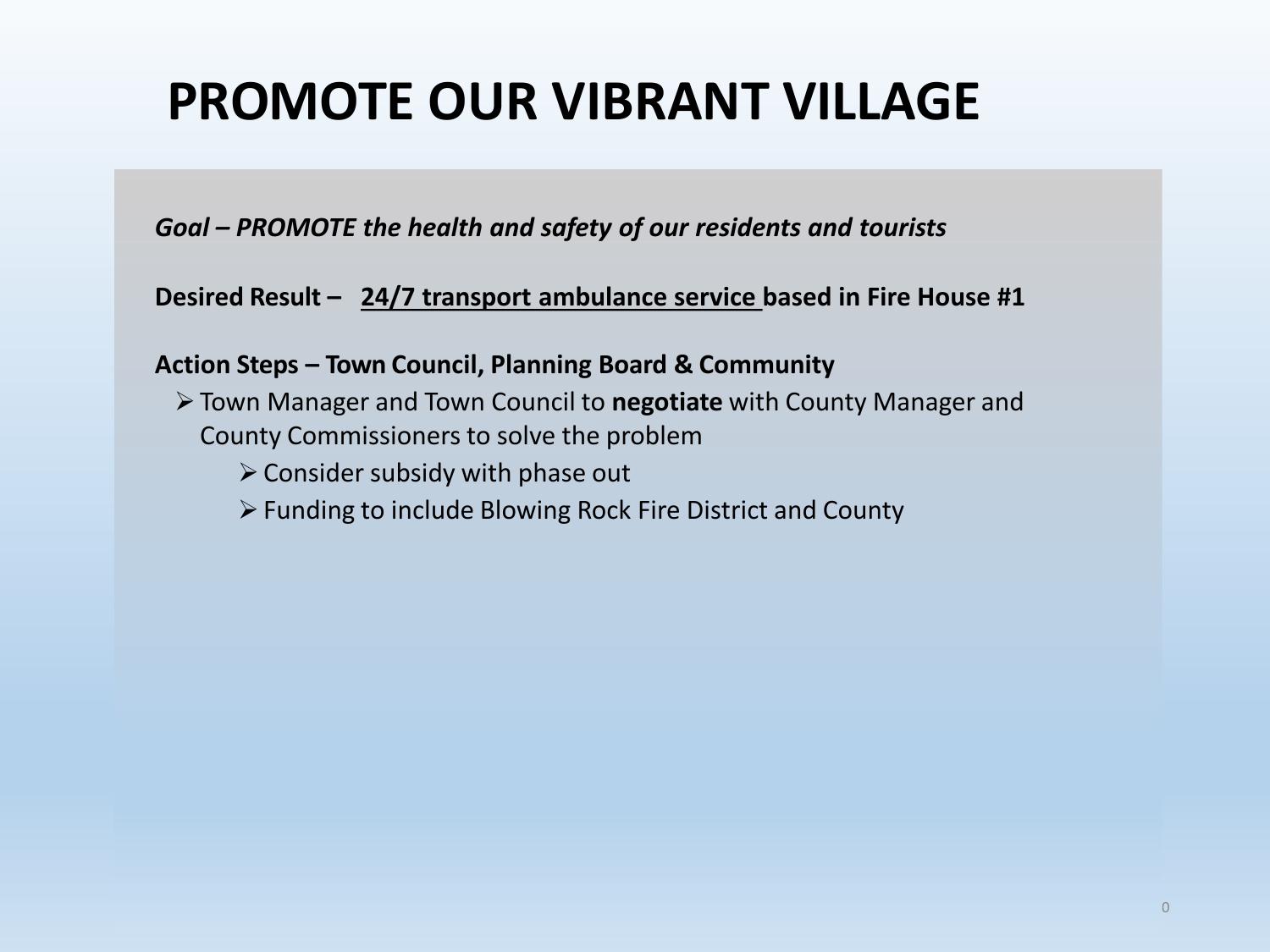## **PROMOTE OUR RESIDENTIAL ECONOMY**

*Goal - Re-balanced the economic development equation used by leaders to promote and fund our residential, business & tourist economies*

**Desired Result – Economic Development Strategy to Attract Affluent Homeowners & Tourists and balance Quality of Life**

### **Action Steps – Community**

- *Complete & Implement Sustainable Tourism Management Plan*
- *Solve Downtown Congestion & Parking* with paid parking on Main Street, remote parking lots and garages, drop off spots on Main Street, valet parking, signage and consistent shuttle service
- Encourage *Town Council & Chamber to embrace Homeownership* as one of three economic development drivers together with Tourism and Business Ownership
- $\triangleright$  Encourage homeowners to serve on advisory boards
- Assign Civic Association directors to monitor Advisory Board Meetings.
- *Improve downtown parks by purchasing the missing links* between Broyhill Park and Davant Park and funding the Broyhill-Cannon Connector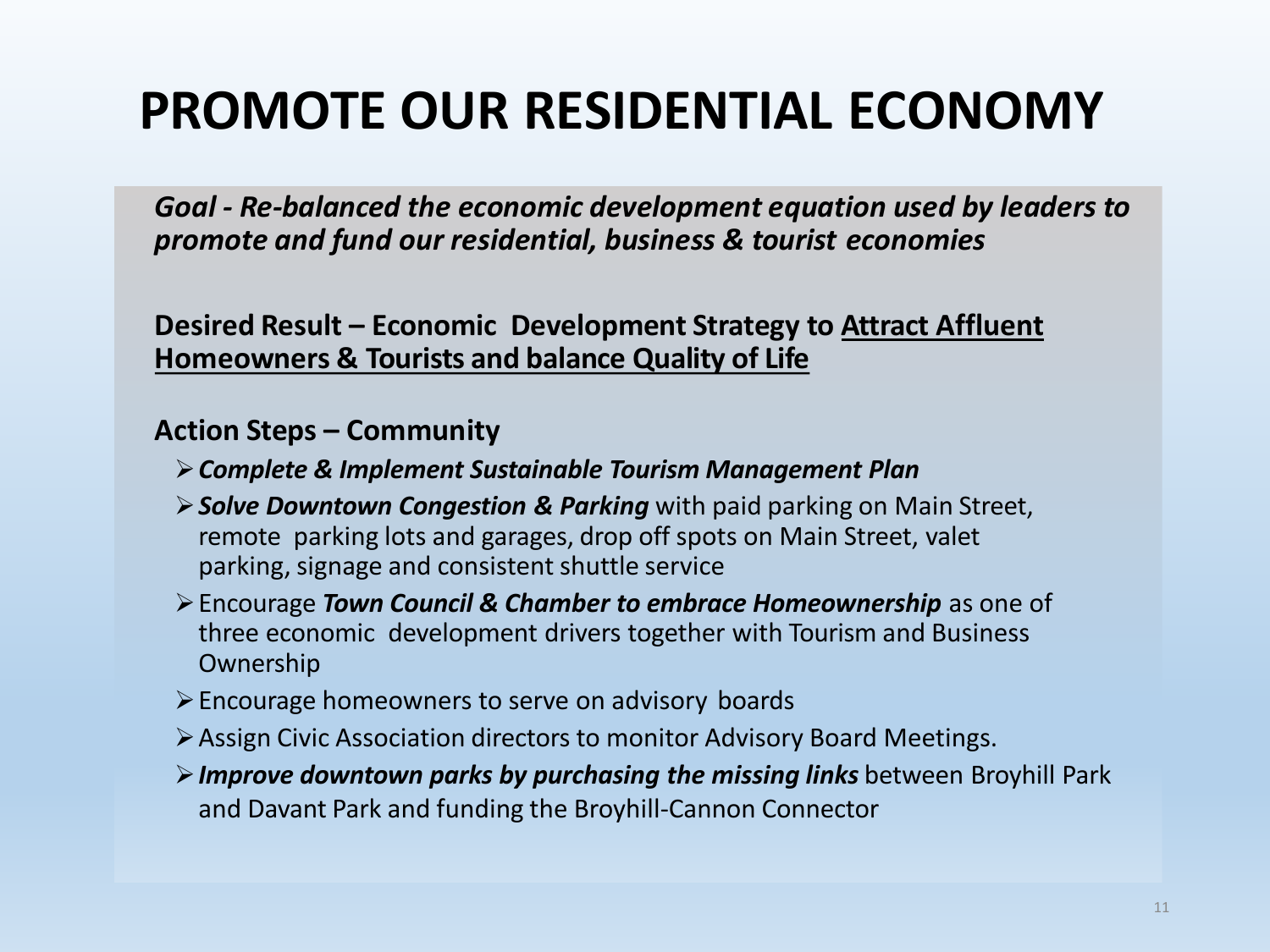### **PROMOTE OUR RESIDENTIAL ECONOMY**

*Goal - Re-balanced the economic development equation used by leaders to promote and fund our residential, business & tourist economies*

**Desired Result – Adequate Town Budget funding for Tourism Expenses**

### **Action Steps – Town Manager & Town Council**

- Determine expenses to serve the Downtown tourist economy and identify alternate sources to balance revenues to expenses
- Modify TDA funding formula to allocate excess revenue to fund "Support" expenses while providing adequate revenue to fund "Promotions" expenses
- Implement Downtown Business Improvement Tax District to improvements and direct support expenses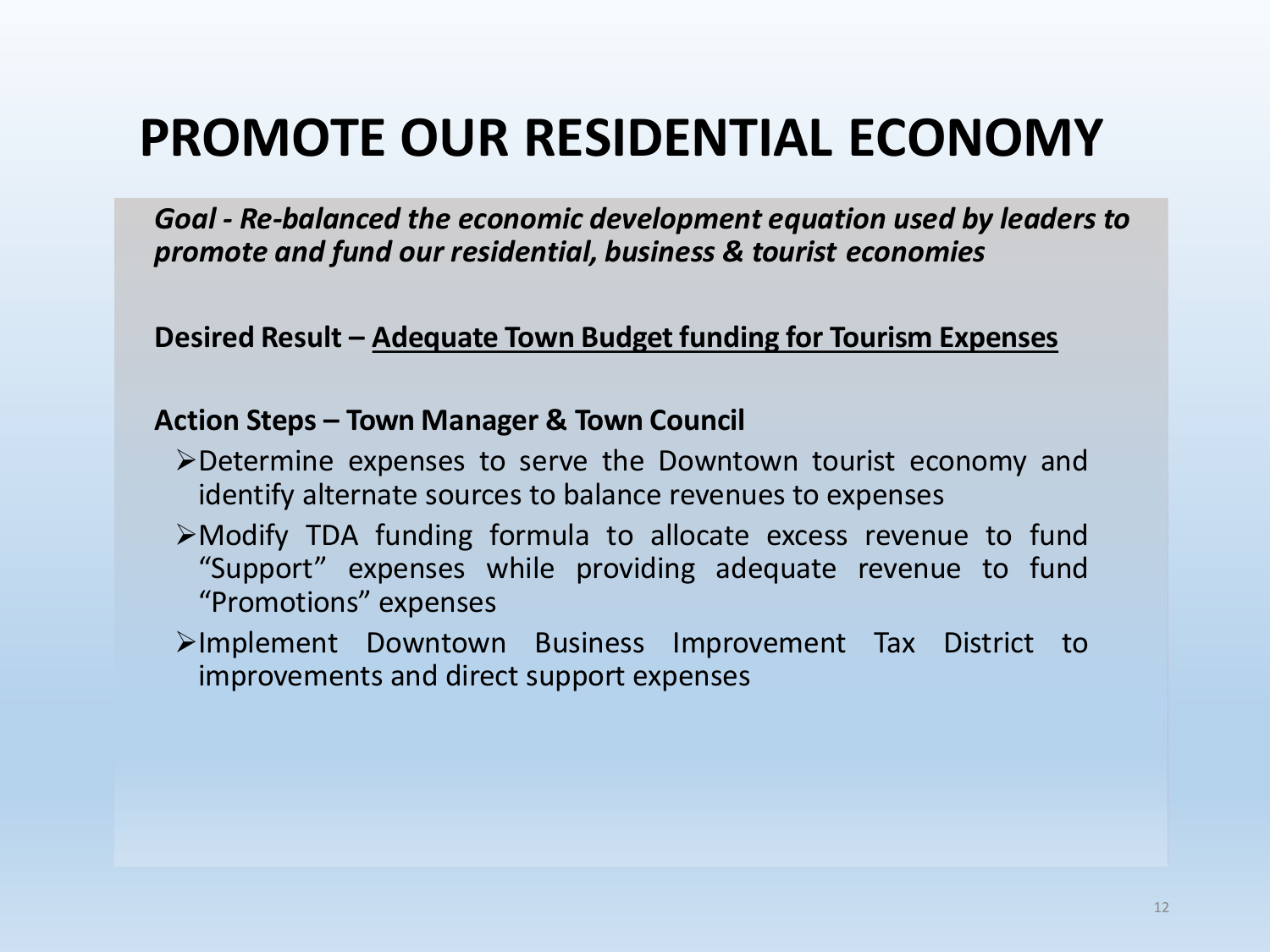### **PROMOTE OUR RESIDENTIAL ECONOMY**

*Goal – Balance all voices to include more homeowner voters*

**Desired Result – Increased number of registered voters and homeowner involvement** 

### **Action Steps – BRCA**

- $\triangleright$  Educate homeowners on key issues
- $\triangleright$  Promote voter registration
- $\triangleright$  Recruit homeowners to serve on Advisory Boards
- $\triangleright$  Recruit homeowners to run for Town Council